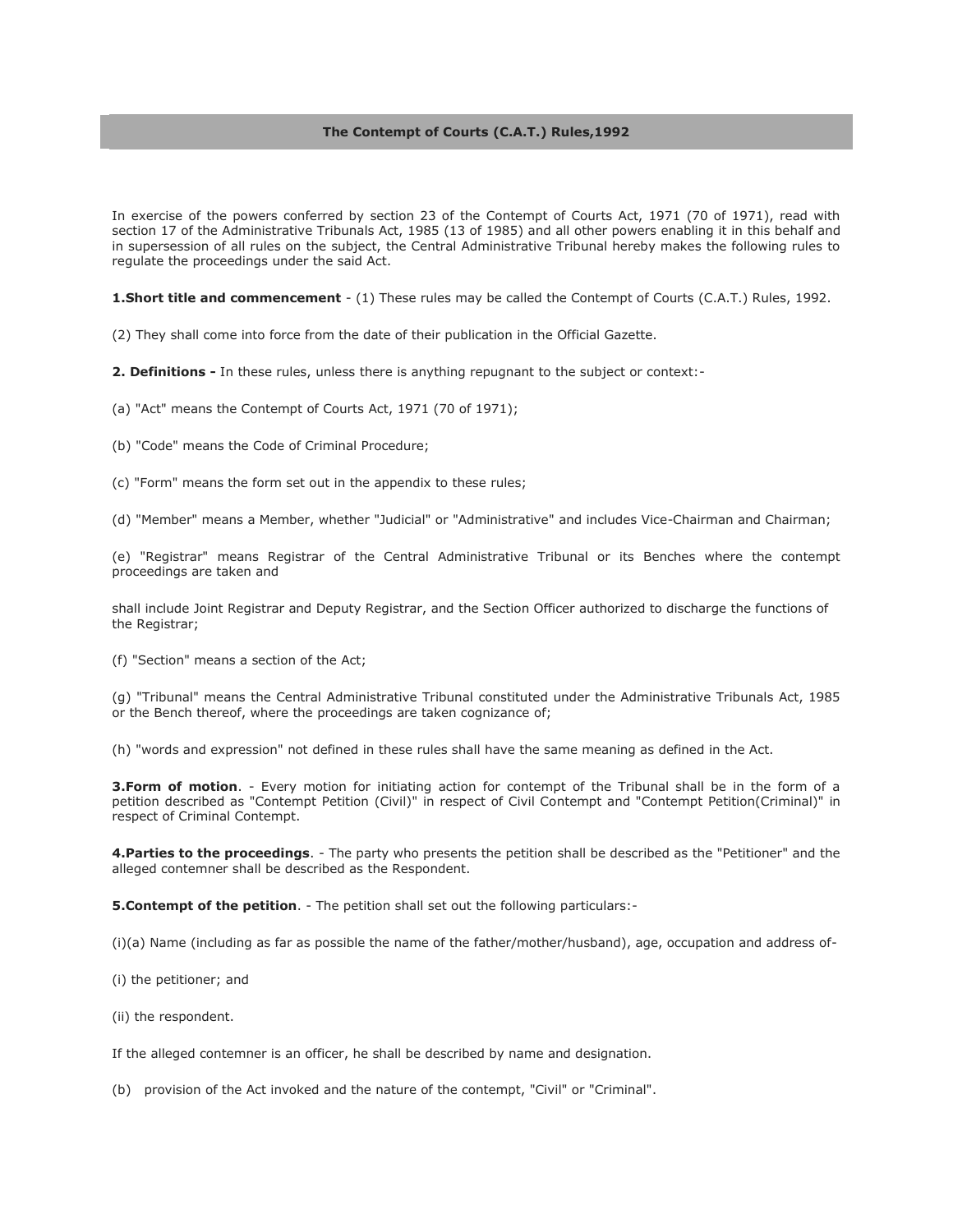(c) the grounds and material facts constituting the alleged contempt, including the date of alleged contempt, divided into paragraphs, numbered consecutively, along with supporting documents or certified/photostat (attested) copies of the original thereof;

(d)the nature of the order sought from the Tribunal;

(e)if a petition has previously been made by him on the same facts, the details, particulars and the result thereof;

(f)the petition shall be supported by an affidavit verifying the facts relied upon except when the motion is by the Attorney General or the Solicitor General or the Additional Solicitor General;

(g)every petition shall be signed by the petitioner and his Advocate, if any, and shall show the place and date;

(h)draft charges shall be enclosed in a separate sheet;

(i)in the case of "Civil Contempt" certified copy of the judgment, decree, order, writ or undertaking alleged to have been disobeyed shall be filed along with the petition;

(j)where the petitioner relies upon any other document(s) in his possession, or power, he shall file them along with the petition;

(ii) in the case of "Criminal Contempt" of the Tribunal other than a contempt referred to in section 14 of the Act, the petitioner shall state whether he has obtained the consent of the Attorney General or the Solicitor General or the Additional Solicitor General and if so, produce the same, if not the reasons thereof;

(iii) the petitioner shall file three complete sets of the petition including the annexures in paper book form duly indexed and paginated. Where the number of respondents is more than one, equal number of extra paper books shall be filed;

(iv) no fee shall be payable on a petition or any document filed in the proceedings.

**6. Taking cognizance**. - Every proceeding for contempt shall be dealt with by a Bench of not less than two Members: Provided where the contempt is alleged to have been committed in view of, presence or hearing of the Member(s), the same shall be dealt with by the Member(s) in accordance with section 14 of the Act.

**7. Initiation of Proceedings**.-(i) Every petition for "Civil Contempt" made in accordance with these rules shall be scrutinized by the Registrar, registered and numbered in the Registry and then placed before the Bench for preliminary hearing.

(ii) Every petition for "Criminal Contempt" made in accordance with these rules and every information other than a petition, for initiating action for criminal contempt under the Act on being scrutinized by the Registrar shall first be placed on the administrative side before the Chairman in the case of Principal Bench and the concerned Vice-Chairman in the case of other Benches or such other Member as may be designated by him for this purpose and he considers it expedient and proper to take action under the Act, the said petition or information shall be registered and numbered in the Registry and placed before the Bench for preliminary hearing.

(iii) When suo motu action is taken the statement of facts constituting the alleged contempt and copy of the draft charges shall be prepared and signed by the Registrar before placing them for preliminary hearing.

**8. Preliminary hearing and notice** - (i) The Bench if satisfied that a prima facie case has been made out, may direct issue of notice to the respondent, otherwise, it shall dismiss the petition or drop the proceedings.

(ii) The notice shall be in Form No.1 and shall be accompanied by a copy of the petition or information and annexures, if any, thereto.

(iii) Service of notice shall be effected in the manner specified in the Central Administrative Tribunal(Procedure) Rules, 1987 or in such other manner as may be directed by the Bench.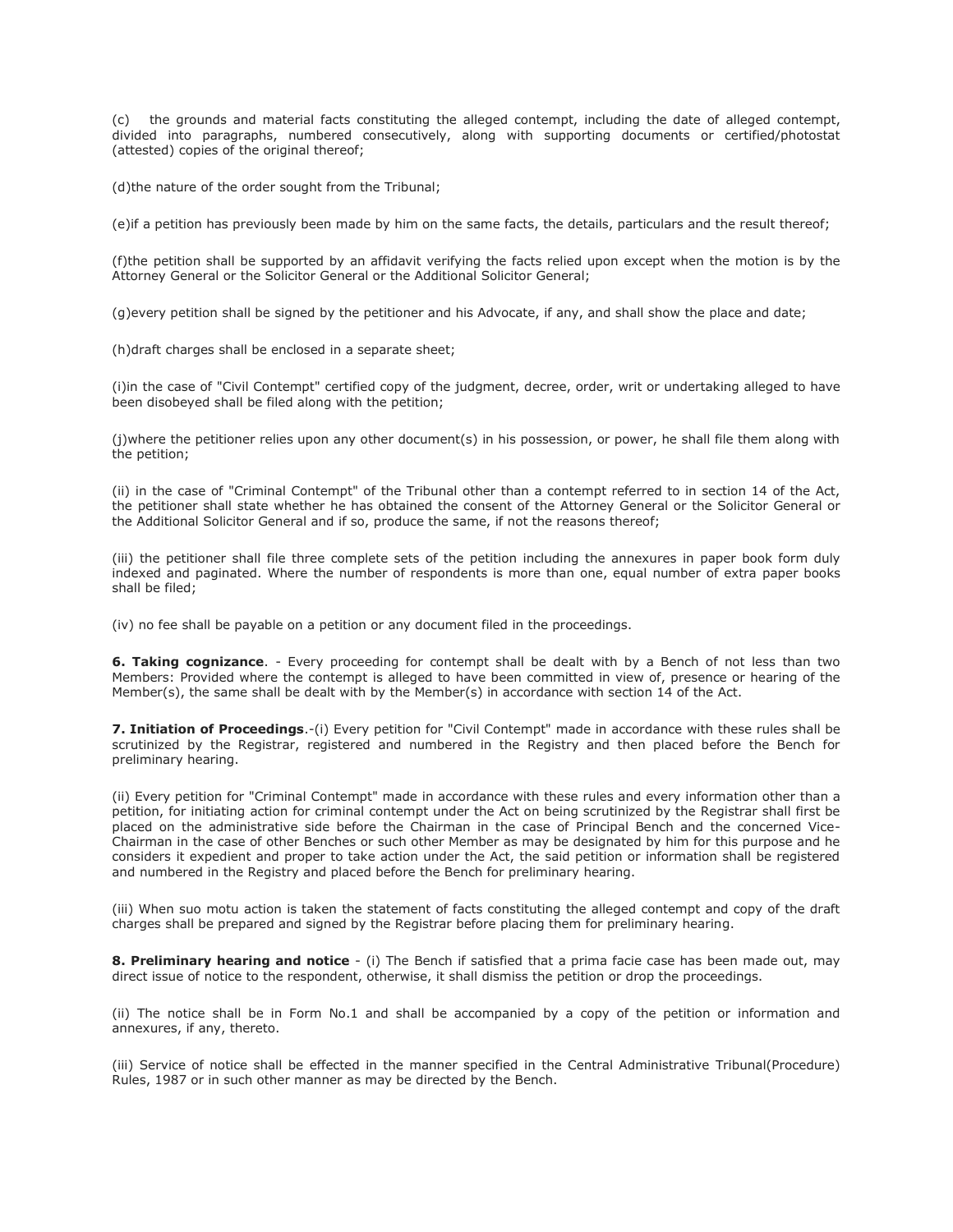**9. Compelling attendance**. - (i) The Tribunal, if it has reason to believe, that the respondent is absconding or is otherwise evading servcie of notice, or has failed to appear in person in pursuance of the notice, direct a warrant, bailable or non-bailable, for his arrest, addressed to one or more Police Officers or may order attachment of property belonging to such person. The warrant and the writ of attachment shall be issued under the Signature of the Registrar. The warrant shall be in Form No.II and shall be executed as far as may be, in the manner provided for execution of warrants under the Code.

(ii) The warrant shall be executed by the Officer or Officers to whom it is directed and may also be executed by any other Police Officer whose name is endorsed upon the warrant by the Officer to whom it is directed or endorsed.

(iii) Every person who is arrested and detained shall, if he cannot be produced before the Tribunal within Twentyfour hours of arrest excluding the time necessary for the journey from the place of arrest to the Tribunal, be produced before the nearest Magistrate within the said period, who may authorise detention till such person is produced before the Tribunal.

(iv) Every person who is arrested and detained wehn produced before the Tribunal, may be released on bail on a bond for such sum of money as the Tribunal thinks sufficient with or without sureties, with the condition that the person so released shall attend the Tribunal at the time and place mentioned in the bond and shall continue to so attend until otherwise directed by the Tribunal: Provided that the Tribunal may, if thinks fit, instead of taking baik from such person, release him on personal bond for his attendance. The provisions of the Code shall, so far as may be, apply to all arrests made and bonds executed under the Rules.

**10. Appearance of the respondent**. - Unless ordered otherwise by the Tribunal, whenever a notice is issued under these rules, the respondent shall appear in person in the case of "criminal contempt" and in person or through an Advocate in the case of "civil contempt" at the time and place specified in the notice and continue to attend on subsequent dates to which the petition is posted.

**11. Reply by the respondent**.- The respondent may file his reply duly supported by an affidavit on or before the first date of hearing or within such extended time as may be granted by the Tribnal

**12. Right to be defended by an Advocate**.- Every person against whom proceedings are initiated under the Act, may as of right be defended by an Advocate of his choice.

**13. Hearing of the case and trial**.-Upon consideration of the reply filed by the respondent and after hearing the parties:

(a) If the respondent has tendered an unconditional apology after admitting that he has committed the contempt, the Tribunal may proceed to pass such orders as it deems fit;

(b) If the respondent does not ambit that he has committed contempt, the Tribunal may,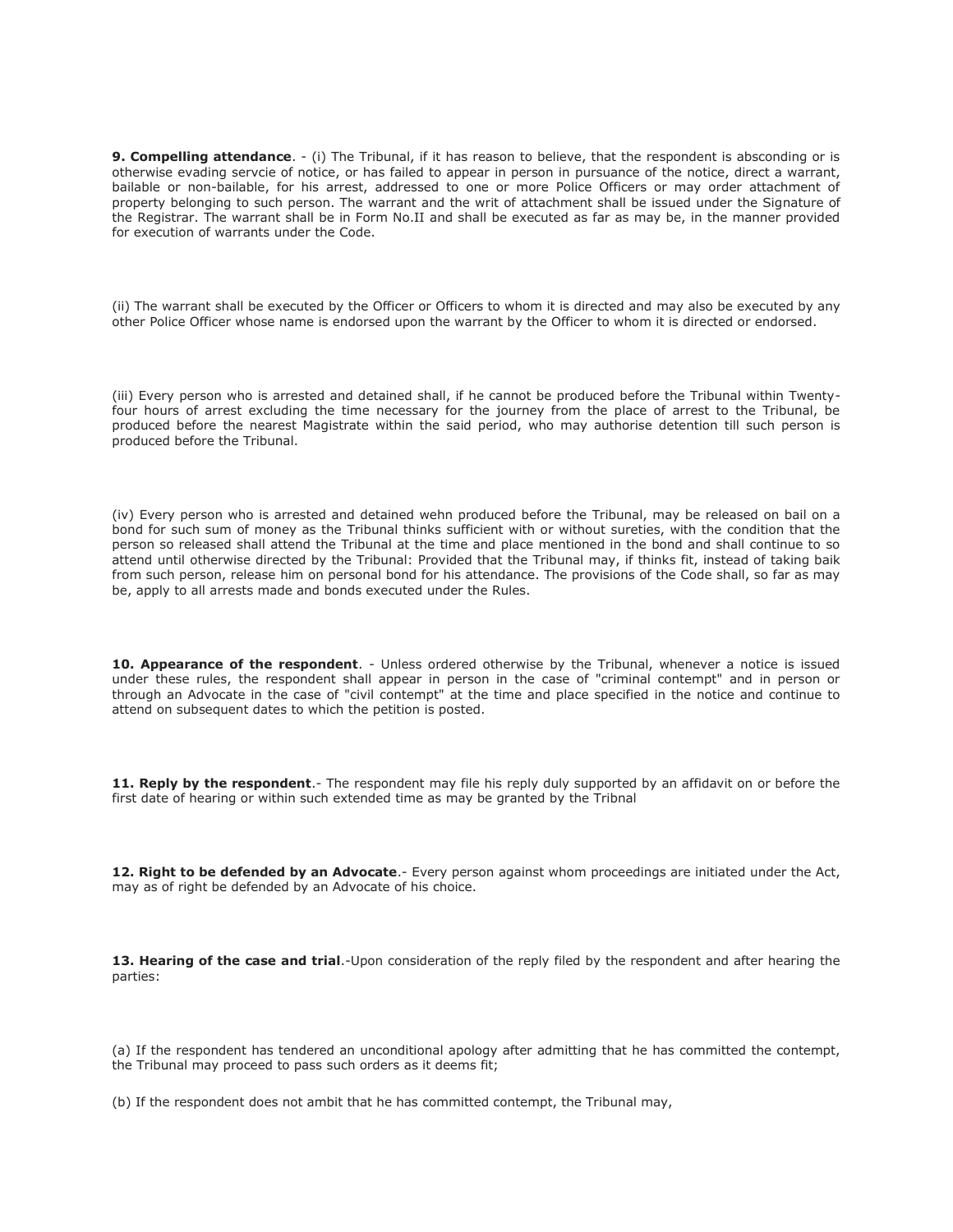(i) if it is satisfied that there is a prima facie case, proceed to frame the charge in Form III (subject to modification or addition by the Tribunal at any time); or

(ii) drop the proceedings and discharge the respondent, if it is satisfied that there is no prima facie case, or that it is not expedient to proceed;

(c) The respondent shall be furnished with a copy of the charge framed, which shall be read over and explained to the respondent. The Tribunal shall then record his plea, if any;

(d) If the respondent pleads guilty, the Tribunal may adjudge him guilty and proceed to pass such sentence as it deems fit;

(e) If the respondent pleads not guilty, the case may be taken up for trial on the same day or posted to any subsequent date as may be directed by the Tribunal.

14. Assistance in the conduct of proceedings.- The Attorney General/Solicitor General/Additional Solicitor General**,** or any other Advocate as may be designated by the Tribunal shall appear and assist the Tribunal in the conduct of the proceedings against the respondent.

**15. Procedure for trial**.-(i) Except as otherwise provided in the Act and these rules, the procedure prescribed for summary trials under Chapter XXI of the Code shall as far as practicable be followed in the trial of cases for contempt.

(ii) The Tribunal may, at its discretion, direct that evidence be produced in the form of affidavits.

(iii) The Tribunal may, either suo motu or on motion made for that purpose, order the attendance for crossexamination of a person whose affidavit has been filed in the matter.

(iv) The Tribunal may, at its discretion, direct any person to be examined as Tribunal witness.

(v) The Tribunal may make such order as it deems fit for the purpose of securing the attendance of any person to be examined as a witness and for discovery or production of any document.

16. Expenses of witnesses.- (i) Where any person is summoned by the Tribunal to appear as a witness in any proceedings under the Act, the expenses of such witness as may be determined by the Tribunal shall be borne by the party who has cited him as a witness.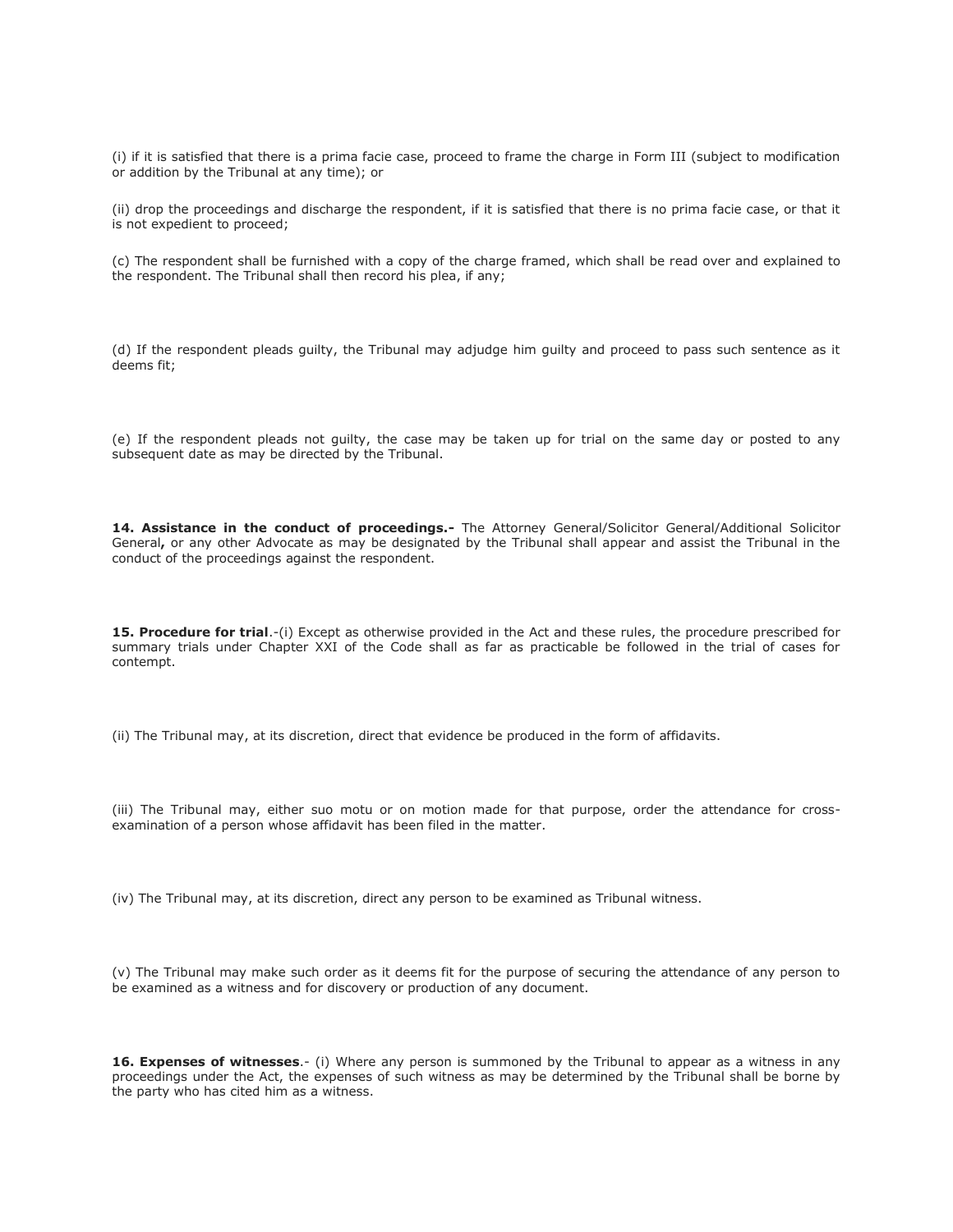(ii) Where the Tribunal summons any witness other than the witnesses cited by the parties, his expenses as determined by the Tribunal shall be paid by the Registrar from the funds for contingencies.

**17. Executive of sentence.**-(i) If the responent is found guilty and is sentenced to imprisionment other thatn imprisonment till rising of the Tribunal a warrant of commitment and detention shall be made out in Form No.IV under the signature of the Registrar. Every such warrant shall remain in force until it is executed or cancelled by order of the Tribunal. The Superintendent of Jail specified in the order shall, in pursuance of the warrant, detain the contemner in custody for the period specified therein subject to such further direction as the Tribunal may give.

(ii) When the Tribunal awards a sentence of fine and the fine amount is not paid at once or within such time as may be granted by the Tribunal, the Registrar shall take action in any one of the ways provided in section 421 of the Code.

(iii) Warrants to be issued under sub-rule (ii) shall be in Form Nos. V and VI, as the case may be.

(iv) The report of the action taken by the Superintendent of the Jail or the Police Officer or District Collector to whom the warrant under sub-rule (iii) might have been addressed shall be filed in the records of the case.

**18. Execution of processes**.- Process issued by the Tribunal shall, except as otherwise specifically provided, as executed by the Superintendent of Police/Commissioner of Police, as the case may be.

**19. Procedure on forfeiture of the bond**.- If any bond given for appearance of the respondent is forfeited due to his absence, the Tribunal may, after giving opportunity to the respondent or the surety, as the case may be, levy the whole or any part of the amount mentioned in the surety bond, as penalty and direct the same to be recovered as if it were a fine imposed on the respondent/surety under the Code.

#### **20. Apology at any stage of the proceedings**.-

(i) If at any time during the pendency of the proceedings, the contemner tenders an apology, the same shall be placed expeditiously for orders of the Bench.

(ii) If the Tribunal accepts the apology, further proceedings shall be dropped.

**21. Costs.-** (i) The Tribunal may award costs as it deems fit in the circumstances of the case.

(ii) The costs so awarded shall be recovered in the same manner as a fine imposed under the Code.

**22. Application of other Rules of the Tribunal**. - In matters not specifically provided for in these rules, the procedure prescribed in the relevant Rules of the Tribunal as amended from time to time shall mutatis mutandis apply to proceedings under these rules.

23. Application to pending proceedings.- These fules shall as far as practicable to be applicable pending proceedings.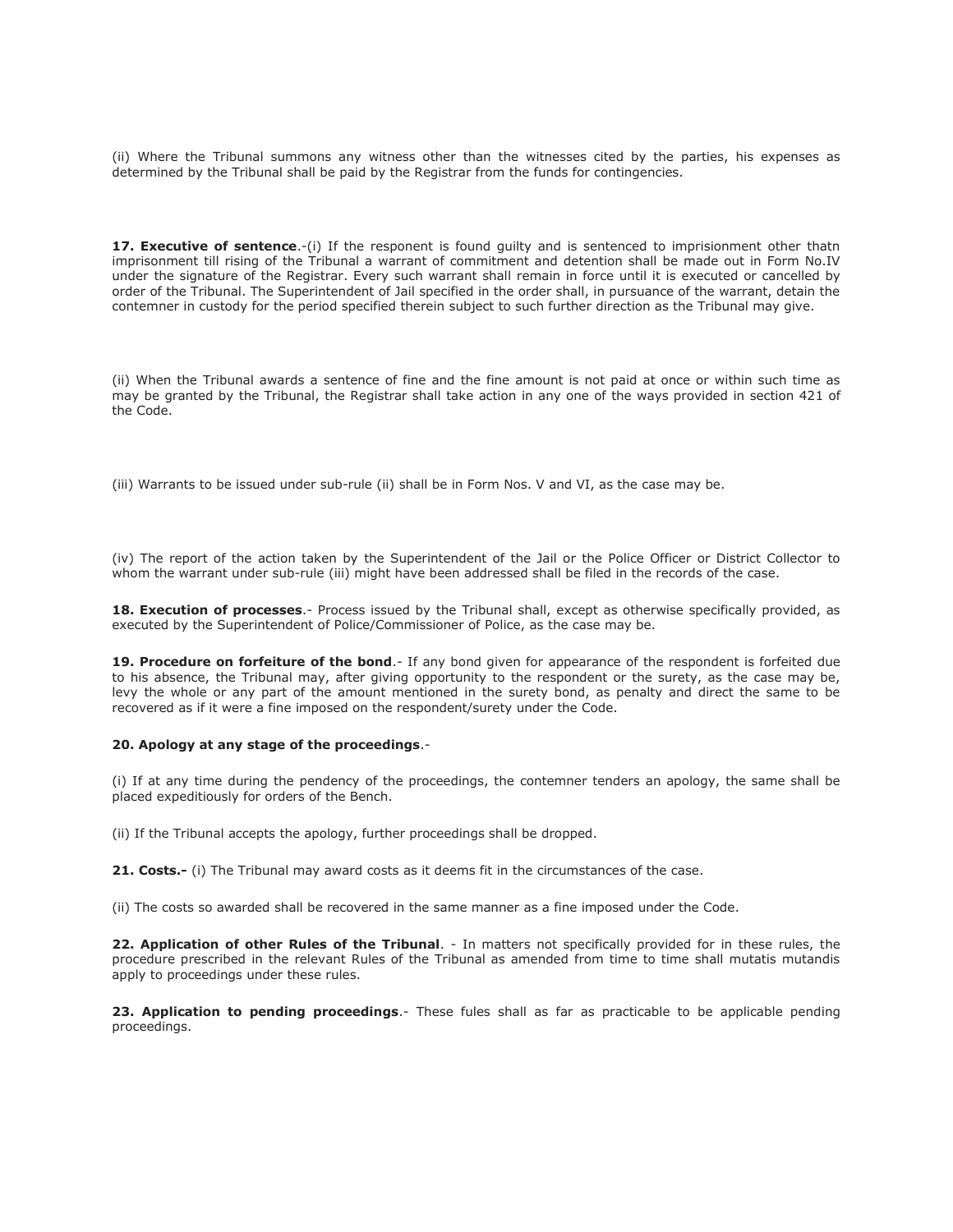### **FORM NO. 1**

#### [See rule 13(b)(i)]

#### **Notice to Respondent**

# IN THE CENTRAL ADMINISTRATIVE TRIBUNAL

(Name of the Bench) example of the Bench)

Contempt Petition Civil/Criminal No................................

Petitioner ........................................................

vs.

Respondent ........................................................

(here mention the name and address of the person to whom notice is being sent).

Whereas information is laid/a petition is filed/motion is made by......that you (here mention the gist of the accusation made in the information/petition/motion).

And whereas a petition has been registered for action being taken against you under the Contempt of Courts Act, 1971;

You are hereby required to appear in person or through a duly authorised advocate\* on ......... day of ...... at ...... and on on subsequent dates to which the proceedings are adjourned, unless otherwise ordered by the Tribunal, and show cause why such action as is deemed fit under the Contempt of Courts Act, 1971 should not be taken against you.

Given under my hand and the seal of thie Tribunal, on this............day of ...........200....

Registrar

Central Administrative Tribunal

\*Strike out whichever is not applicable.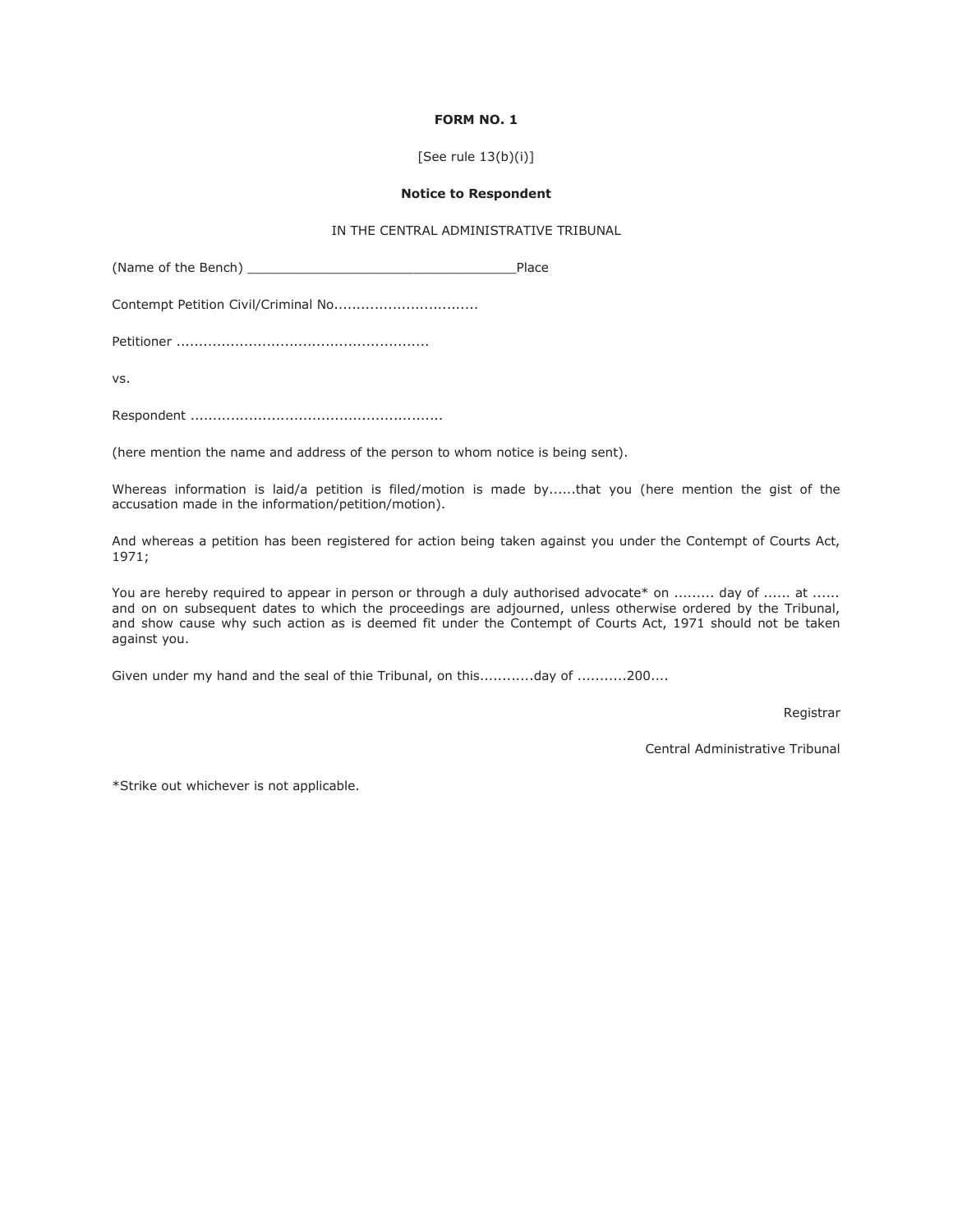### **FORM NO. II**

[See rule 9(i)]

#### **Warrant of Arrest**

# IN THE CENTRAL ADMINISTRATIVE TRIBUNAL

|     | Place |
|-----|-------|
|     |       |
|     |       |
| VS. |       |
|     |       |
| Tο  |       |
|     |       |

..................................

(Name, designation and address of the officer(s) authorised to execute the warrant).

Whereas Shri/Smt...............of .........is charged with committing contempt of the Tribunal, you are hereby directed to arrest the said.........and to produce him/her before this Tribunal.

Herein fail not.

(If the Tribunal has issued a bailable warrant, the following endorsement shall be made on the warrant).

If the said..........shall give bail in the sum of Rs.............with one surety in the sum of Rs....... (or two sureties each in the sum of Rs.........) to attend before this Tribunal on the ......day of ......200..and to to continue so to attend until otherwise directed by this Tribunal, he may be released.

Given under my hand and the seal of the Tribunal this....... day of.........200...

Seal.

Registrar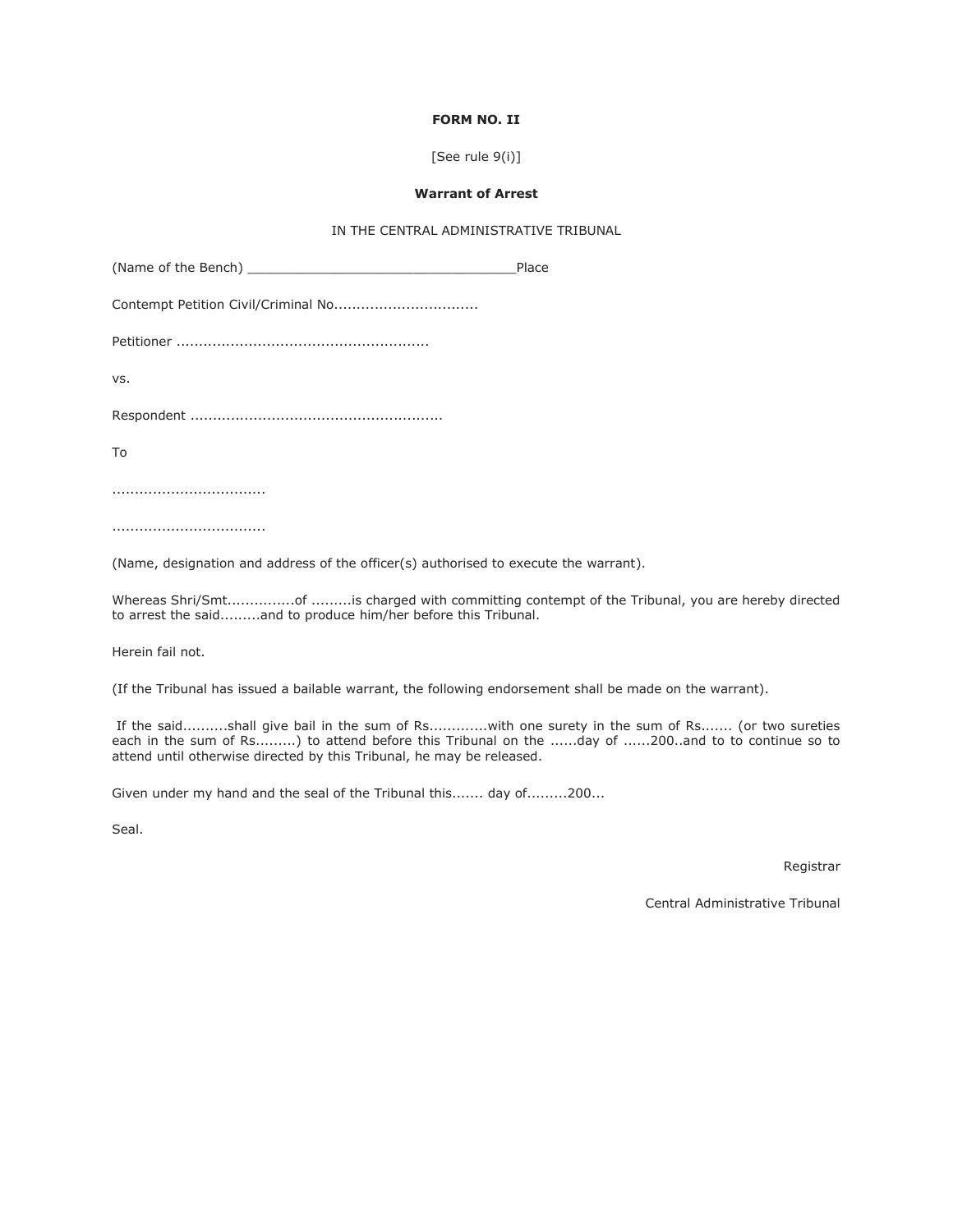## **FORM NO. III**

[See rule 13 (b)(i)]

#### **Charge**

# IN THE CENTRAL ADMINISTRATIVE TRIBUNAL

(Name of the Bench) example of the Bench)

Contempt Petition Civil/Criminal No................................

Petitioner ........................................................

vs.

Respondent ........................................................

Central Administrative Tribunal...............Bench hereby charges you.......(name of the alleged contemner) as under:-

That you, on or about...........day of ........at..........(here give the gist of the material.....allegedly constituting contempt) and thereby committed the contempt of this Tribunal punishable under section.........(here give the relevant section of the Contempt of Courts Act, 1971), within our cognizance.

You are hereby directed to be tried by this Tribunal for the aforesaid charge.

Signature of the Hon'ble Member(s)

The charge was read over and explained to the alleged contemner and his plea was recorded as under:

(1) Do you plead guilty to the charge?

Answer:

(2) Do you have anything else to say?

Answer:

Signature of the alleged contemner

Signatures of the Hon'ble Member(s)

Presiding over the Bench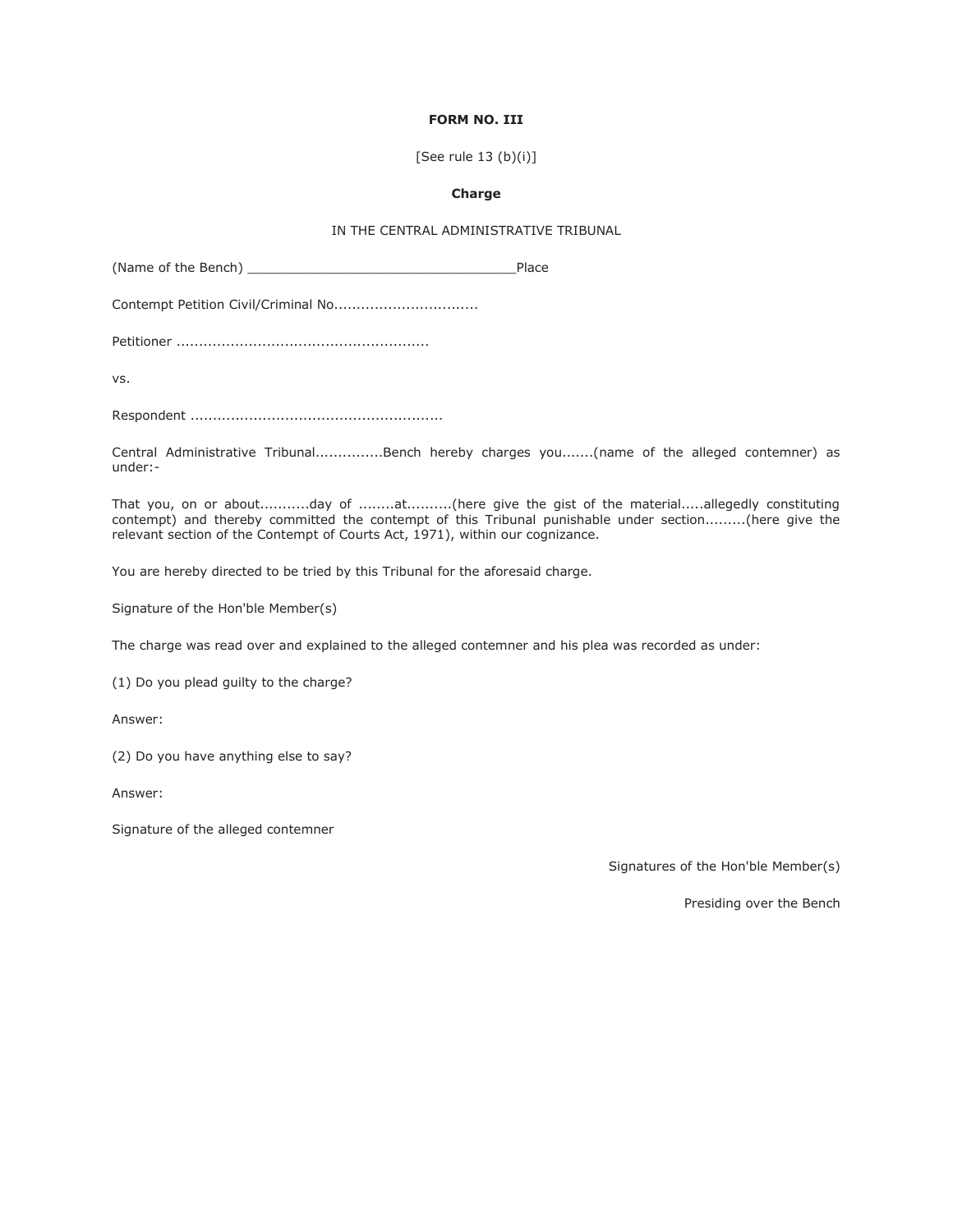### **FORM NO.IV**

[See rule 17(i)]

#### **Warrant of Commitment to Prison**

|                    | Place |
|--------------------|-------|
|                    |       |
|                    |       |
| VS.                |       |
|                    |       |
| Tο                 |       |
| The Superintendent |       |
|                    |       |

Name of the Jail

Place

Whereas the Central Administrative Tribunal.......................... Bench has on this.......day of .....adjudged...... (name/description of the contemner) guilty of wilful contempt of the Tribunal and sentenced to undergo simple imprisonment for................(here specify the term) and/or pay a fine of Rs.......and in default of payment of fine to undergo simple imprisonment for .........(specify the period).

This is to authorise and require you, the Suprintendent of the ......Jail, to receive the said (name of the contember) into your custody, together with this warrant and keep him safely in the said jail for the said period for for such period as may hereinafter be fixed by the order of this Tribunal and intimated to you. You are directed to return this warrant with an endorsement certifying the manner of its execution.

You are further directed that while the said .........is in your custody, produce the said........before this Tribunal at all times when the Tribunal so directs.

Given under my hand and the seal of the Tribunal this....... day of.........200...

Seal.

Registrar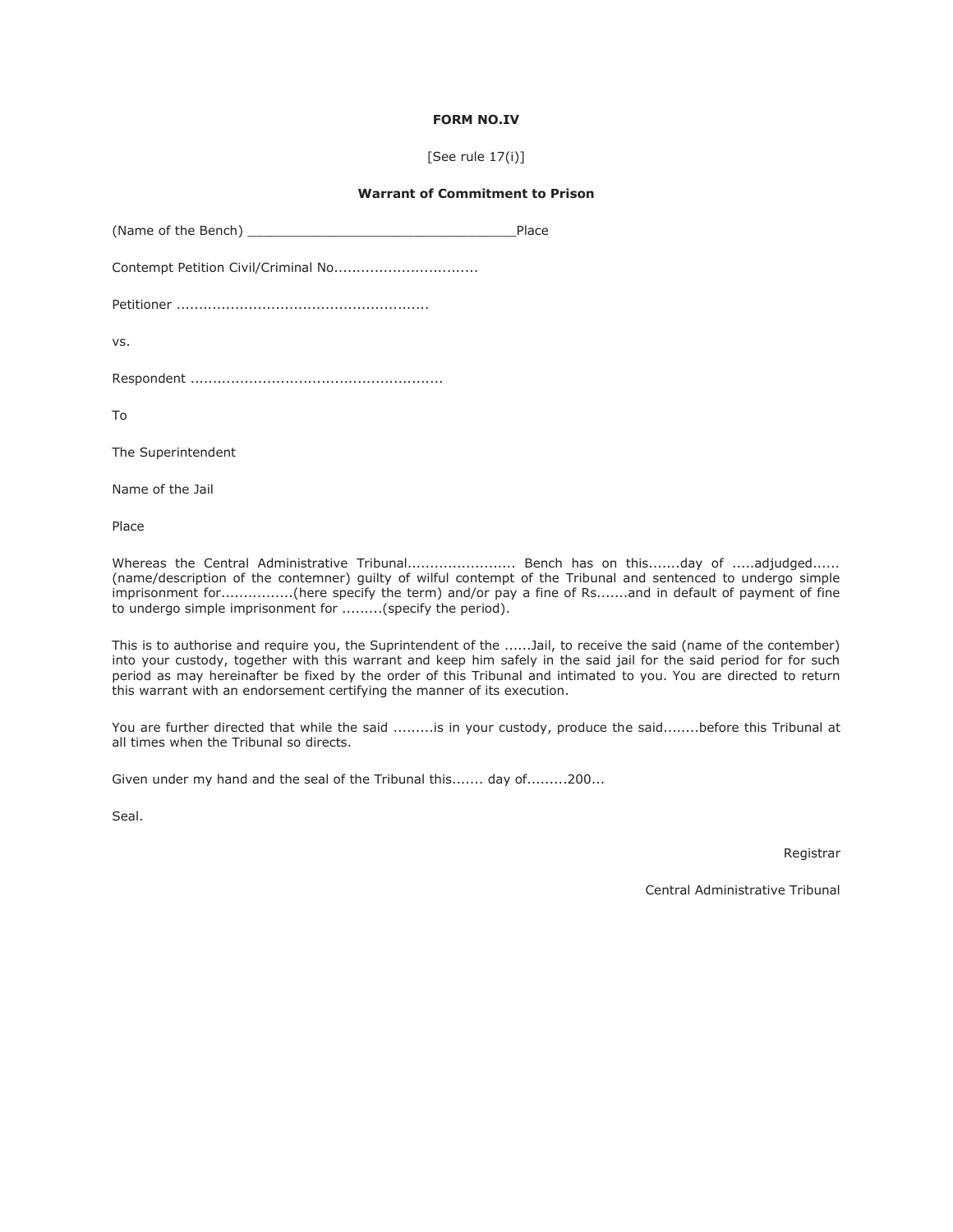### **FORM NO. V**

[See rule 17(ii) and (iii)]

#### **Warrant for attachment of Movables**

# IN THE CENTRAL ADMINISTRATIVE TRIBUNAL

|     | Place |
|-----|-------|
|     |       |
|     |       |
| VS. |       |
|     |       |
| To  |       |
|     |       |

..................................

(Name, designation of the officer authorised to execute the warrant).Whereas the Central Administrative Tribunal on (this day) had adjudged (name and description of the contemner) guilty of wilful contempt of Tribunal and sentenced to pay a fine of Rs........ and whereas the said.....(name) although required to pay the said fine has not paid the same or any part thereof.

This is to authorise and require you to attach any movable property belonging to the said.......(name) which may be found within the district of .............and if within...........(state the number of days or hours allowed) next after such attachment, the said sum shall not be said to sell the moveable property attached or so much thereof, as shall be sufficient to satisfy the said fine, returning this warrant, with an endorsement certifying that you have done under it, immediately upon its execution.

Given under my hand and seal of the Tribunal this.........day of ..........20......

Seal.

Registrar